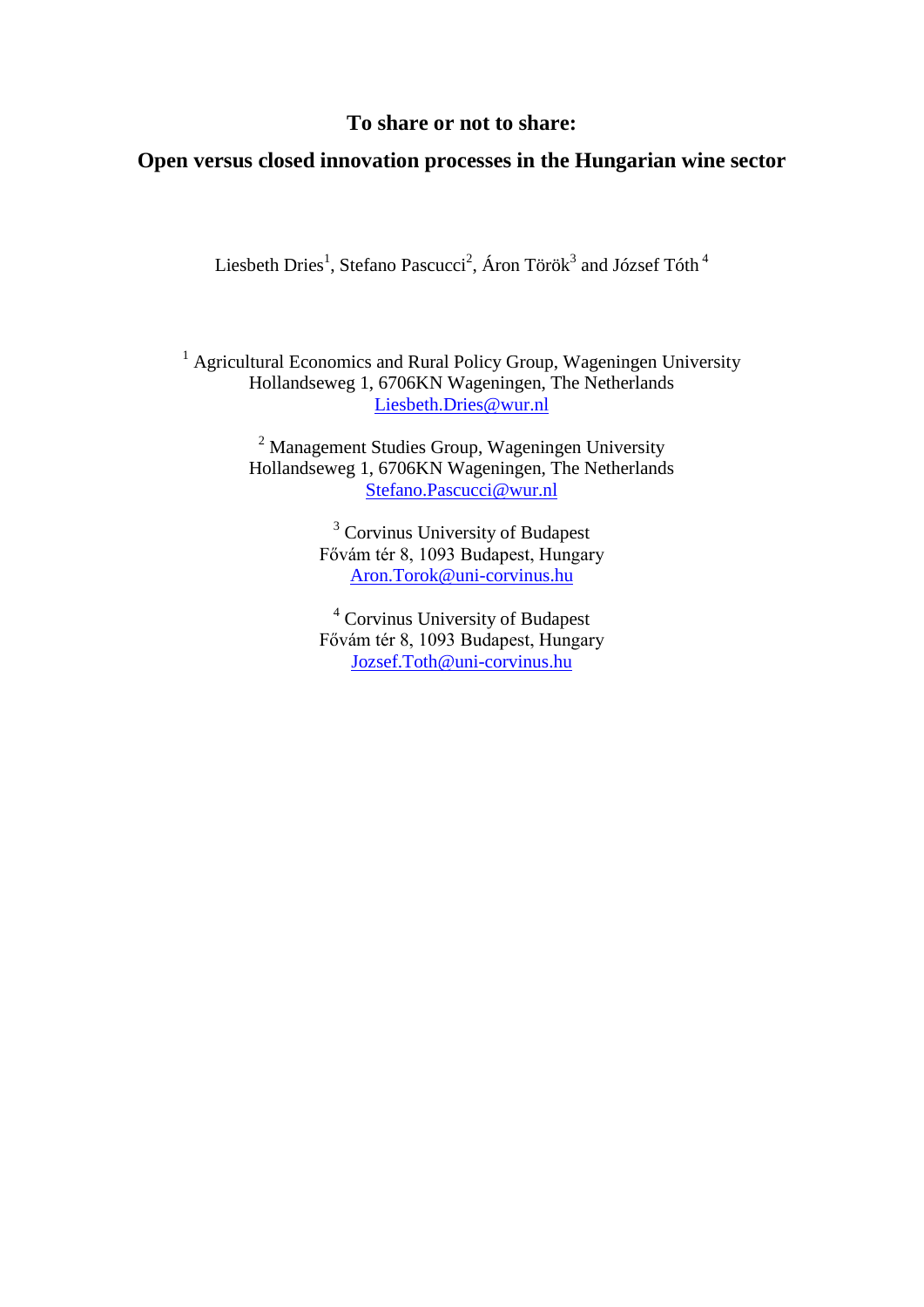### **To share or not to share:**

### **Open versus closed innovation processes in the Hungarian wine sector**

Food companies are exposed to severe competitive pressures worldwide. Adopting an effective innovation system to successfully introduce and develop new products to the market has become one of the most important strategies for food companies. However, whether it is more effective to speed up the innovation process by sharing ideas and resources with other companies, or to innovate in-house in a more closed system is still under debate. The issue is particularly controversial in the wine sector, where innovative marketing strategies have to be combined with sometimes "exclusive" and "secret" recipes, which make the quality of the products unique. One of the most critical questions to be answered by wine companies is how to arrange external ties with other companies and research organizations - potentially leading to a successful innovation system - without compromising unique and highly specific assets. Therefore, understanding the main factors that lead wine companies to adopt an open, rather than a closed, innovation system is the main research question of this paper.

Chesbrough (2003) has been the first to introduce the concept of 'open innovation'. The idea of open innovation indicates that a company is increasingly using resources from outside to speed up the innovation process. Most empirical studies on open innovation deal with hightech industries such as biopharmaceuticals, ICT and computers (e.g. Christensen et al., 2005; Dittrich and Duysters, 2007; Fetterhoff and Voelkel, 2006) and have a strong focus on large North American corporations (Chesbrough, 2003, 2006). Although there is a widespread practice of cooperation between companies within the food sector, empirical investigations on open innovation in low- and medium-tech industries, such as the food and beverages industry are relatively scarce in literature (Huston and Sakkab, 2006; Sarkar and Costa, 2008; Vanhaverbeke and Cloodt, 2006; Enzing et al., 2011).

Archibugi et al. (1991) indicate that a more open system of innovation is particularly interesting for food companies, which normally rely even more on external resources than other industries (see also Enzing et al., 2011). Moreover, some specific features of the innovation pattern in food companies make that looking at only internal, closed innovation processes (i.e. the effort in R&D) is a misleading indicator of food companies' innovation capacity (Avermaete et al., 2004; Galizzi and Venturini, 2008; Capitanio et al., 2010). On the other hand, a strong R&D department and access to well-trained and expert human resources are necessary conditions to adopt a more open innovation system. Based on the available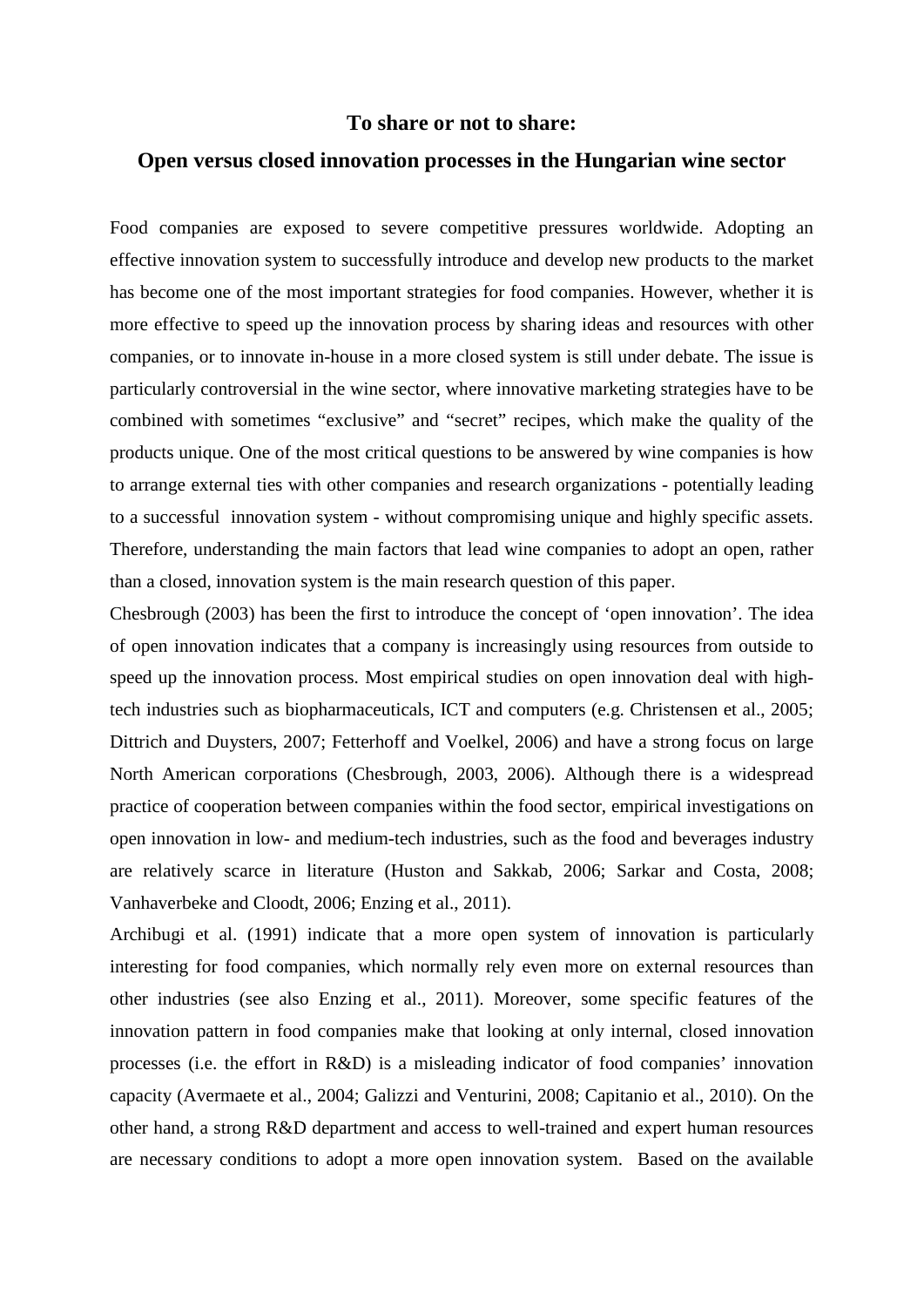literature on open innovation in the food sector we have set-up three main research hypotheses:

*Hypothesis 1: The degree of openness of the innovation process is expected to be low in the wine industry as producers of "premium" and "super-premium" products are less prone to participate in open innovation due to high asset specificity and the risk of being exploited by other companies.*

*Hypothesis 2: Open innovation in the wine industry is more likely to occur in later stages of the innovation process (i.e. commercialization) because the risk of losing competitive advantage through the diffusion of unique product- and process-related knowledge is lower.* 

*Hypothesis 3: Large wine companies have a higher absorptive capacity and are therefore better equipped to reap the benefits of an open innovation system. Larger wine companies are expected to show higher degrees of openness throughout the innovation process.* 

We test these hypotheses using a sample of 115 companies operating in the Hungarian wine industry. Data were collected in 2006 through a random survey covering all major wineproducing regions in Hungary. The Hungarian wine industry presents an interesting case for research on the issue of open innovation. First, wine contributes significantly to the total turnover in the Hungarian agri-food industry. Wine typically offers opportunities for strong value creation and can be marketed as a premium processed agrifood product. However, in recent years the Hungarian wine industry has been left behind in worldwide trends on premium and superpremium wine markets Wittwer (2007). A better understanding of the process of innovation is therefore crucial to improve the competitive position of the Hungarian wine sector. Second, the dataset allows to incorporate differences in regional conditions that can support or constrain the opportunities that companies have to participate in open innovation networks. From a rural development perspective, this may provide valuable information for policymakers that are interested in creating an innovation-friendly environment. Furthermore, these insights can contribute to targeted rural development policies in lagging regions. Finally, at a more general level, the issue of open innovation is still under-researched with respect to SMEs especially in the food sector. Therefore, the use of a unique primary dataset on the Hungarian wine industry can make an interesting contribution the literature.

As dependent variable we use an indicator of the degree of openness at the three main stages in the innovation process, more specifically the share of in-house idea generation, idea development and idea commercialization. Contrary to the first hypothesis, we find that open innovation is quite extensive in the Hungarian wine industry: 25-30% of companies generate,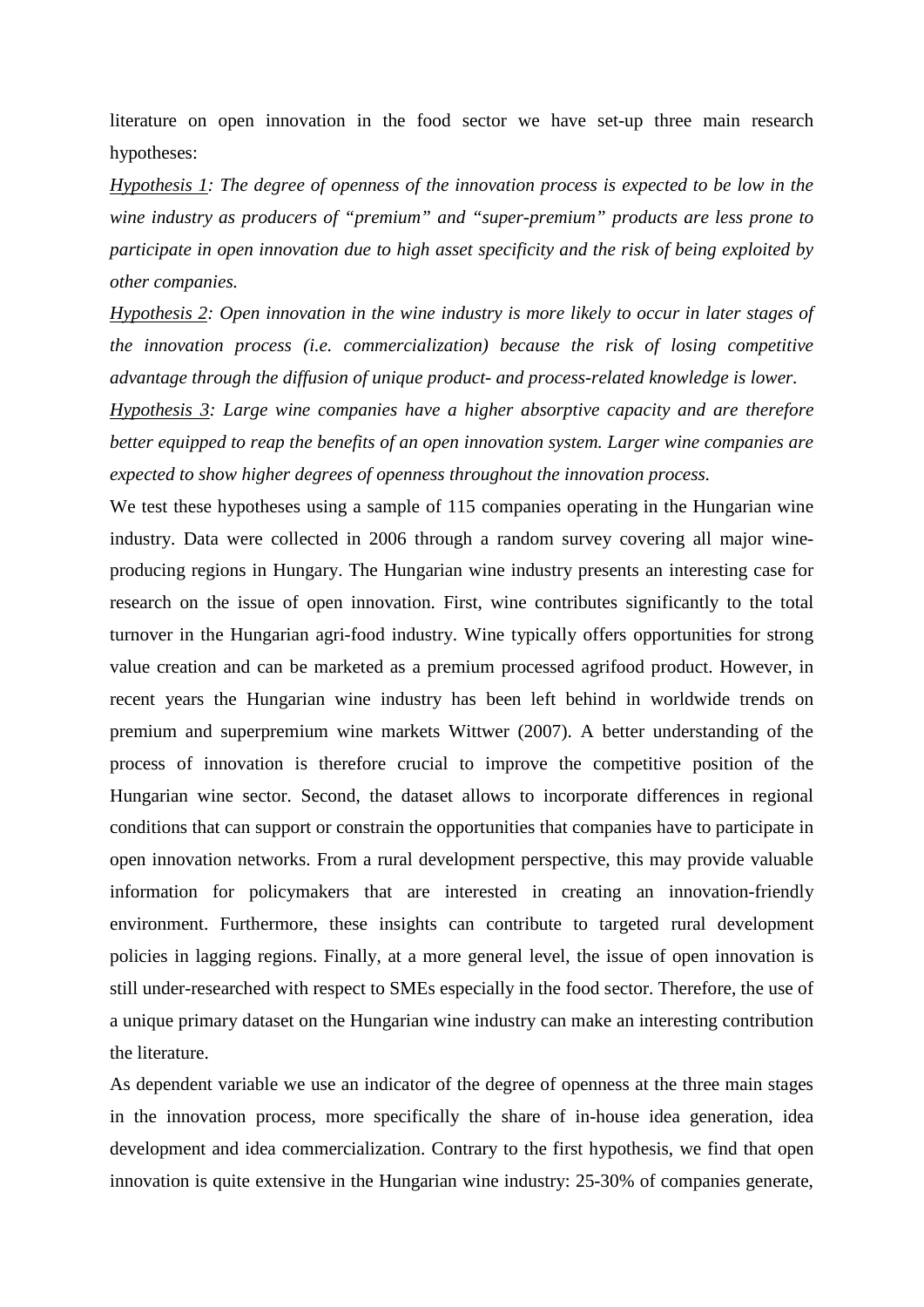develop and commercialise the majority of new ideas in cooperation with other partners.

As a second result, we find that the degree of openness decreases as a company moves through the consecutive stages of innovation. In other words, Hungarian wine companies are significantly more likely to use outside ideas in the idea generation and development stages than in the commercialization stage. This contradicts findings in the literature (Lee et al., 2010). However, conclusions from this earlier research focused on the importance of outbound activities in the later innovation stages, while our data only allow us to look at the inbound open innovation processes (i.e. the 'buy' decision with respect to knowledge and technology transfer). This may explain our rejection of hypothesis 2.

Finally, we use a multivariate probit model to determine the factors that drive the degree of openness at different innovation stages. The multivariate probit allows the binary dependent variables – indicating whether a company uses substantial external inputs to generate, develop or commercialise ideas – to be correlated. The independent variables are derived from the literature and include indicators of (1) companies' absorptive capacity, which is hypothesised to be a precondition to benefit from open innovation (proxied by size, skilled labour force; extent of external networks); (2) regional characteristics (availability of specific research facilities; proximity of specialised suppliers; being part of a well-developed regional cluster); (3) control variables (companies' age and legal form).

Results show that there is a high positive correlation between the degree of openness in different stages of the innovation process. The use of the multivariate probit model is therefore justified. This result leads us to the conclusion that companies are inclined to be open (or closed) throughout the whole innovation process. Drivers that stimulate openness in idea creation in a company may therefore also contribute to a positive attitude towards openness in idea development and commercialisation and vice versa. Furthermore, the estimation shows evidence in support of hypothesis 3, namely that larger wine companies have more open innovation processes. Other significant results are the positive impact of access to specialised regional suppliers and the negative impact of a company's age. The former seems to indicate that supplier-buyer relationships are crucial in stimulating knowledge and technology transfer. The latter shows that younger wine companies rely more on in-house innovation processes. In general we conclude that both the regional (access to suppliers) and the company-specific (age and size) context affect the openness of innovation processes in the Hungarian wine industry. It remains to be investigated to what extent this is related to the actual costs of openness or to the limitations in accessing its potential benefits for individual companies.